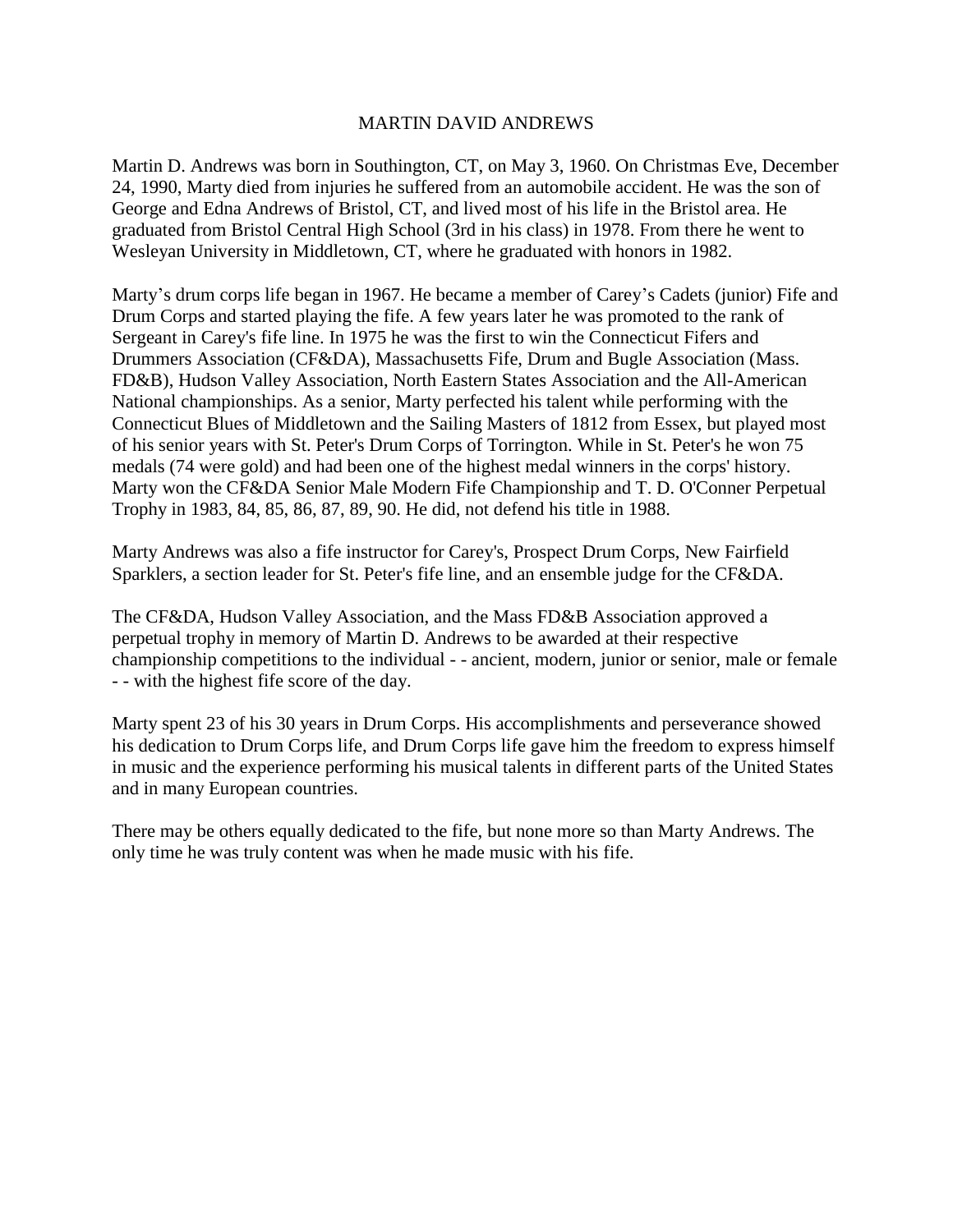## MARTIN D. ANDREWS MEMORIAL SCHOLARSHIP

This scholarship is dedicated by St. Peter's Drum Corps to the memory of Martin D. Andrews. Funding for this scholarship is solely attained through donations and fundraisers. One or more scholarships will be presented annually. Completed applications and recommendations are to be sent to: MDA Memorial Scholarship, 2069 Perkins Street, Bristol, CT 06010, and must be post marked no later than April 1st. For additional information regarding this scholarship, write to the above address or call Peter Andrews at (860) 673-2929.

## QUALIFICATIONS

- I. The applicant must have been an active member in a Drum Corps for three (3) or more years.
- II. The applicant must be seeking an undergraduate or graduate degree in a two or four year accredited college or graduate school. He/she must be taking at least six (6) credit hours to qualify for this scholarship.
- III. The applicant must be willing and able to provide this committee with two  $(2)$ recommendations.
	- A. The first recommendation will be written by an instructor, director, president or board member from the corps in which the applicant is/was an active member and must include:
		- 1. Applicant's number of years as an active member.
		- 2. Discussion of applicant's dedication/drum corps attitude.
		- 3. Recommender's name, phone number, and status in drum corps.
	- B. The second recommendation must be written by a non-relative (i.e., friend, neighbor, etc.), over 21 years of age, who is acquainted with the applicant through affiliation with Drum Corps. This recommendation must include:
		- 1. Discussion of applicant's dedication/drum corps attitude.
		- 2. Recommender's name, address, phone number, and relationship.
- IV. Applicant must submit an essay (maximum 400 words) pertaining to the following subject:

.

# "THE AFFECT DRUM CORPS HAS HAD ON MYLIFE"

Please do not sign your name to your essay to ensure impartiality.